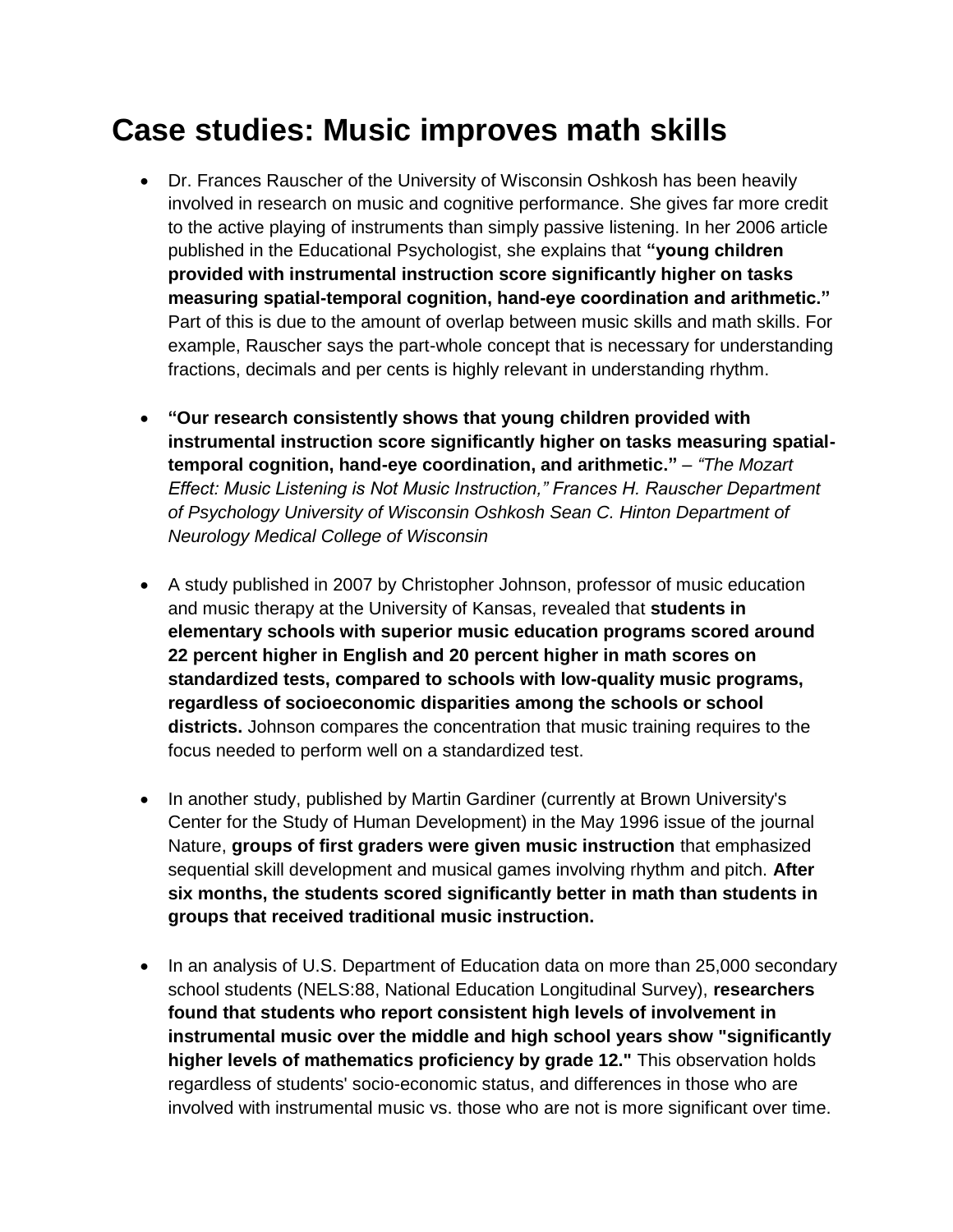## **RESEARCH AND WEBSITES:**

## **First bullet reference:**

#### **MUSIC INSTRUCTION**

A second area of investigation, however, deserves further consideration by educators: the effects of music instruction on children's cognitive abilities. To avoid confusion, and because they have nothing at all to do with Mozart, we prefer that the instruction studies not be referred to as the Mozart effect, although others have unfortunately generalized the term to refer to any effect of music on behavior (e.g.,Campbell, 1997).

The instruction studies, unlike the listening studies, have profound implications for educational practice**. Our research consistently shows that young children provided with instrumental instruction score significantly higher on tasks measuring spatialtemporal cognition, hand-eye coordination, and arithmetic** (Rauscher, 2001, 2002; Rauscher, LeMieux, & Hinton, 2005; Rauscher et al., 1997; Rauscher & Zupan, 2000).

Other researchers have found similar effects (see Hetland, 2000b, for review). More recently, a study by Schellenberg (2004) showed small but significant increases in generalized IQ for children randomly assigned to receive music instruction compared to control groups of children who received drama instruction or no special training. Effects of music instruction have been found to persist for at least 2 years after the instruction was terminated (Rauscher, LeMieux, & Hinton, 2005).

Although the age of the participants, the methods used, and the outcomes achieved are distinctly different from those of the listening studies, Waterhouse (2006) also refers to this phenomenon as the Mozart effect. She asserts that "the research findings from 1993 [referring to the original listening study] onward led to the conclusion that experience of music, and especially of Mozart's music, whether for a brief time or over a longer period, whether listened to or played, significantly improved spatial cognitive skills."

We know of no studies, anecdotal evidence, or popular press accounts suggesting that performing Mozart's music affects spatial cognition or any other domain of intelligence. Waterhouse further confuses the two sets of findings when she states that "Rauscher (2002) suggested that the Mozart effect might work either through transfer of learning from the music domain to the visual-spatial domain, or through changing the physical structure of the brain." Rauscher's reasoning concerned the effects of music instruction, not the effects of listening to a Mozart sonata—the so-called Mozart effect. We do not suggest that listening to Mozart's music transfers to spatial task performance or that it changes the physical structure of the brain. In fact, the article Waterhouse cited to support her conclusion (i.e., Rauscher, 2002) included nothing about possible mechanisms for the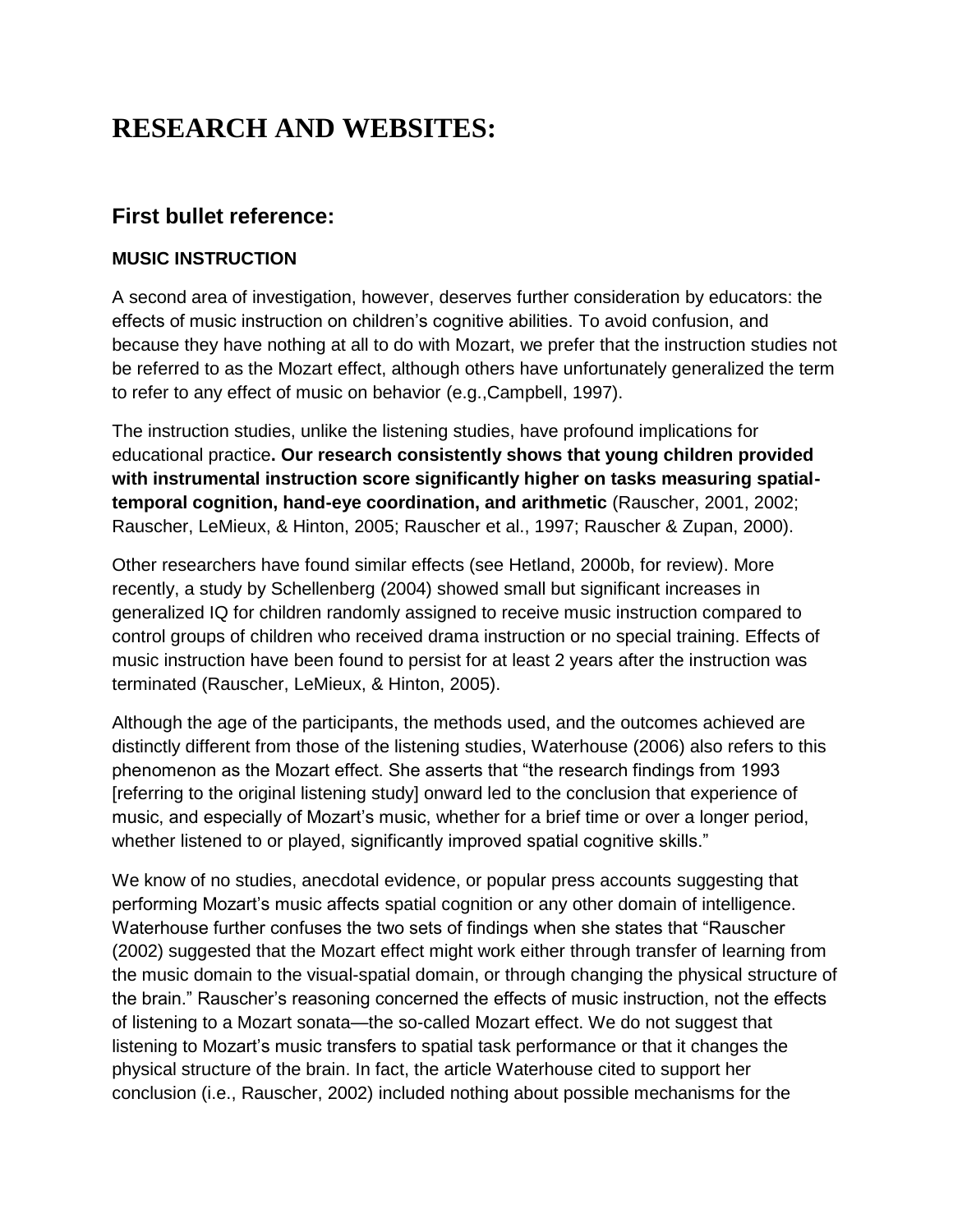effects of listening to Mozart. The article reported a study on the effects of music instruction and possible mechanisms for instruction's effects on cognition. We believe that Waterhouse's conflating the listening studies with the music instruction studies will lead to greater misinterpretation of the research by educators, politicians, and laypeople. Care must be taken to distinguish these independent research findings so as not to compound the misunderstandings that already exist.

*The Mozart Effect: Music Listening is Not Music Instruction Frances H. Rauscher Department of Psychology University of Wisconsin Oshkosh Sean C. Hinton Department of Neurology Medical College of Wisconsin*

*<http://alliance.la.asu.edu/temporary/students/katie/MultipleIntelligenceMozart.pdf>*

## **Second bullet reference:**

**Improved Test Scores**

A study published in 2007 by Christopher Johnson, professor of music education and music therapy at the University of Kansas, revealed that **students in elementary schools with superior music education programs scored around 22 percent higher in English and 20 percent higher in math scores on standardized tests, compared to schools with low-quality music programs, regardless of socioeconomic disparities among the schools or school districts.** Johnson compares the concentration that music training requires to the focus needed to perform well on a standardized test.

Aside from test score results, Johnson's study highlights the positive effects that a quality music education can have on a young child's success. Luehrisen explains this psychological phenomenon in two sentences: "Schools that have rigorous programs and high-quality music and arts teachers probably have high-quality teachers in other areas. If you have an environment where there are a lot of people doing creative, smart, great things, joyful things, even people who aren't doing that have a tendency to go up and do better."

And it doesn't end there: along with better performance results on concentration-based tasks, music training can help with basic memory recall. "Formal training in music is also associated with other cognitive strengths such as verbal recall proficiency," Pruett says. "People who have had formal musical training tend to be pretty good at remembering verbal information stored in memory."

[http://www.pbs.org/parents/education/music-arts/the-benefits-of-music-education/\](http://www.pbs.org/parents/education/music-arts/the-benefits-of-music-education/)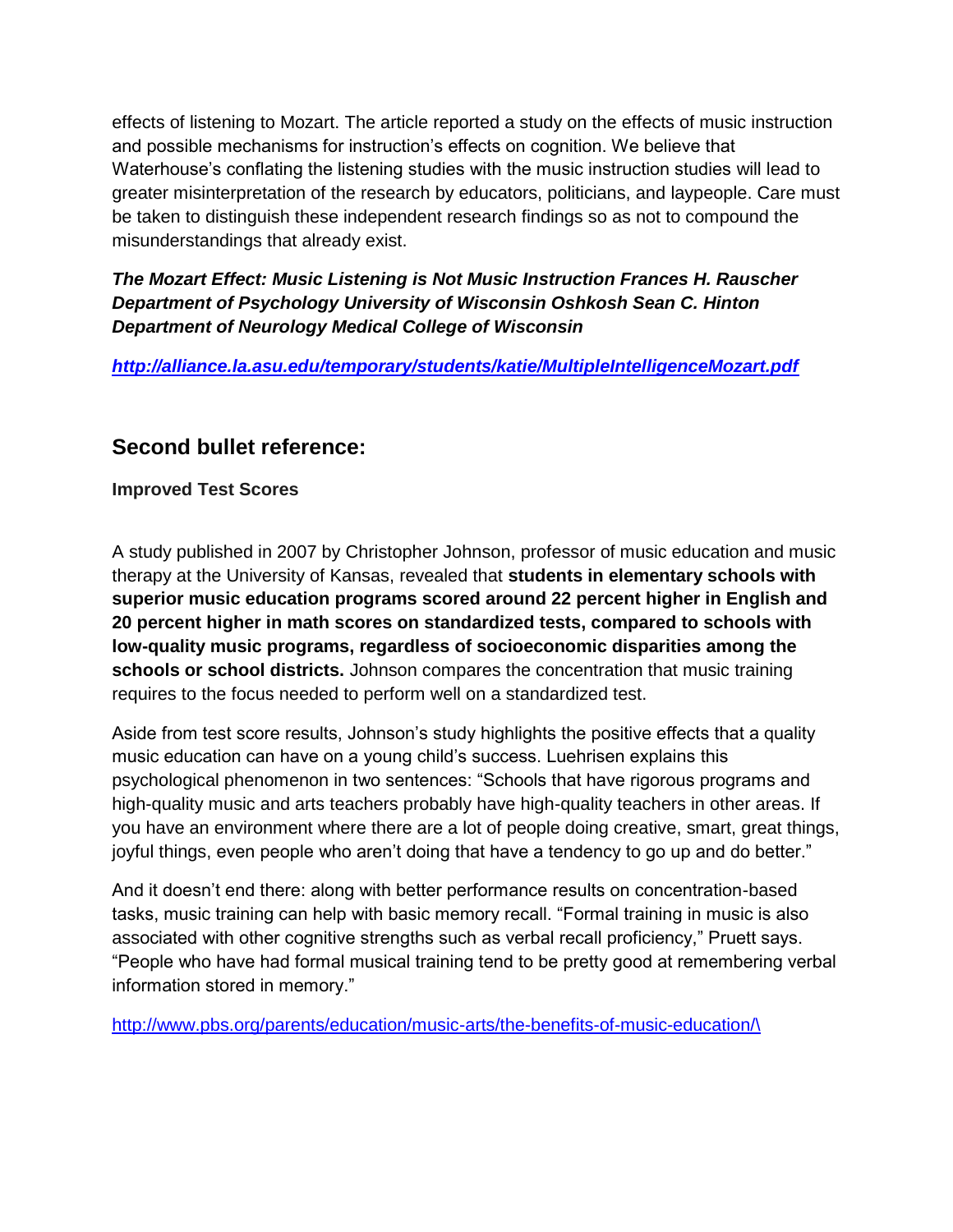### **Third bullet reference:**

In another study, published by Martin Gardiner (currently at Brown University's Center for the Study of Human Development) in the May 1996 issue of the journal Nature, **groups of first graders were given music instruction** that emphasized sequential skill development and musical games involving rhythm and pitch. **After six months, the students scored significantly better in math than students in groups that received traditional music instruction.** (Reading scores for the two groups didn't show marked differences.) Follow-up studies with different groups of students showed similar results.

[http://www.educationworld.com/a\\_curr/curr123.shtml](http://www.educationworld.com/a_curr/curr123.shtml)

### **Fourth bullet reference:**

In the field of cognitive research, the mind-body connections between music and mathematics have fueled continuing debate surrounding the so-called "Mozart Effect," which was first popularized in the early 1990s. In some studies, test subjects performed better on spatial-temporal tasks — such as visualizing a boat in one's mind and then building it with Lego pieces — immediately following exposure to a Mozart sonata.

This might be explained by the fact that the same parts of the brain are active when listening to Mozart as when engaged in spatial-temporal reasoning.

Dr. Frances Rauscher of the University of Wisconsin Oshkosh has been heavily involved in research on music and cognitive performance. She gives far more credit to the active playing of instruments than simply passive listening.

In her 2006 article published in the Educational Psychologist, she explains that **"young children provided with instrumental instruction score significantly higher on tasks measuring spatial-temporal cognition, hand-eye coordination and arithmetic."** Part of this is due to the amount of overlap between music skills and math skills. For example, Rauscher says the part-whole concept that is necessary for understanding fractions, decimals and per cents is highly relevant in understanding rhythm. "A literate musician is required to continually mentally subdivide beat to arrive at the correct interpretation of rhythmic notation," she writes. "The context has changed, but the structure of the problem is essentially the same as any part-whole problem posed mathematically."

The visual and spatial skills that a child exercises every time he practises an instrument and plays music strengthen his mental-physical connection.

The link between the physical practice of music and strong mathematical abilities are demonstrated in studies that show that kids who play a musical instrument can perform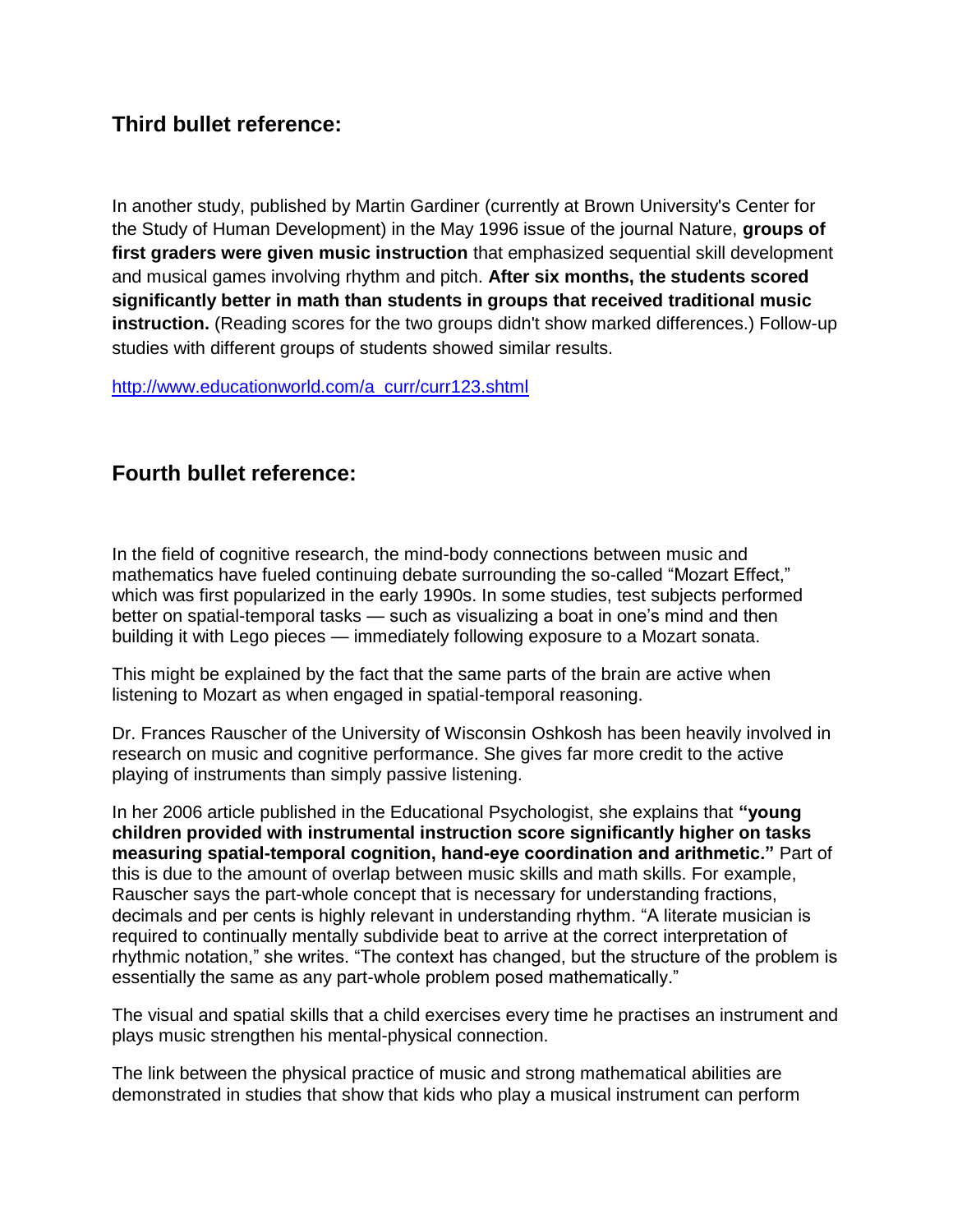more complex arithmetical operations than those who do not play an instrument. The slow work of practice, the attention to detail and the discipline it takes to learn an instrument are also excellent preparation for the practice involved in building strong math skills.

The math-music connection shines in the field of education as well. Research shows that children who learn their academics through music and dance retain the information better than children who learn the same concepts by verbal instruction.

[http://www.vancouversun.com/Entertainment/interesting+connection+between+math+music](http://www.vancouversun.com/Entertainment/interesting+connection+between+math+music/1473881/story.html) [/1473881/story.html](http://www.vancouversun.com/Entertainment/interesting+connection+between+math+music/1473881/story.html)

## **Fifth bullet reference:**

U.S. Department of Education data on more than 25,000 secondary school students found that **students who report consistent high levels of involvement in instrumental music over the middle and high school years show "significantly higher levels of mathematics proficiency by grade 12."** - *U.S. Department of Education NELLS88 Database*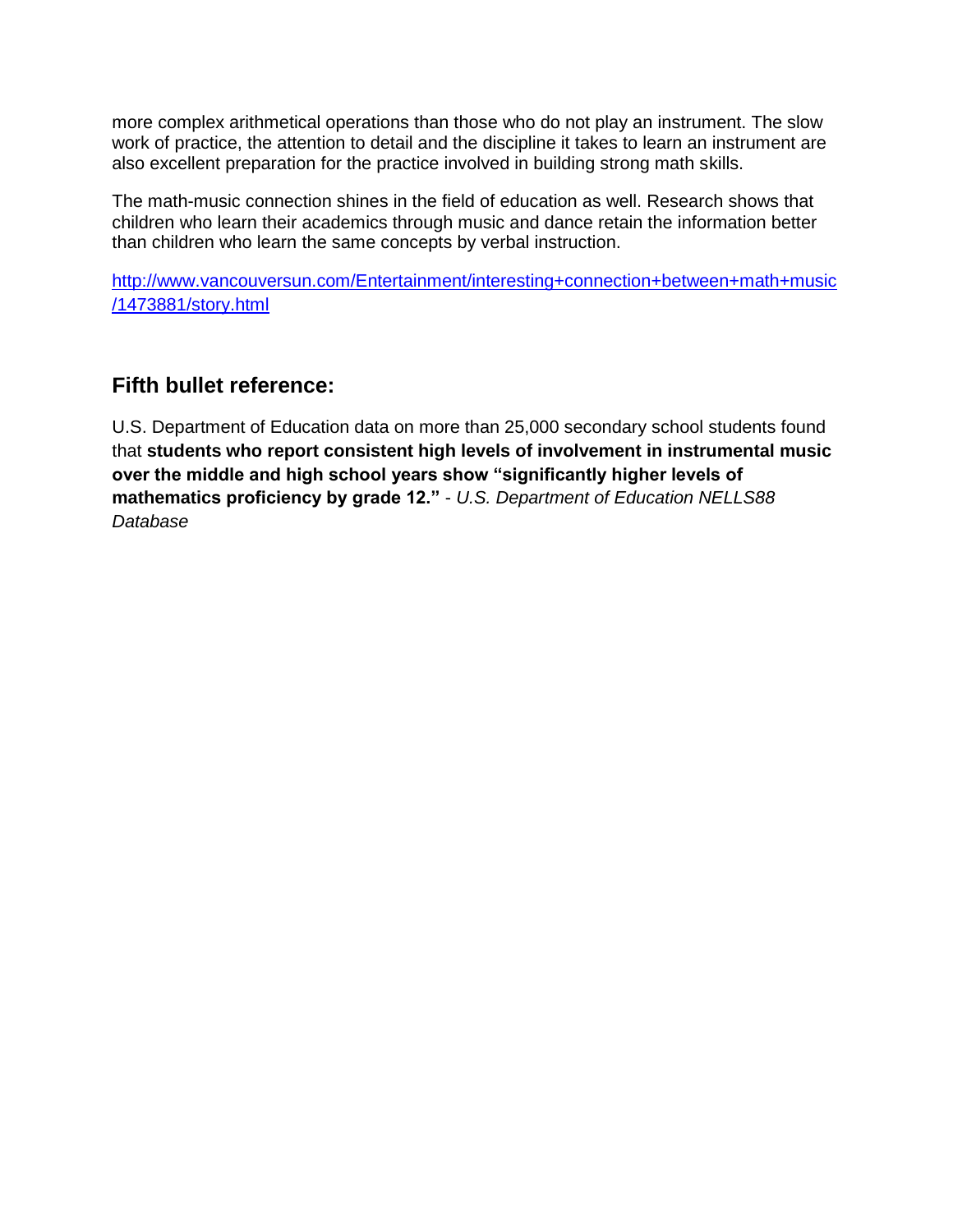## **Benefits of Music Education**

*(Facts compiled by the National Association for Music Education in Spring 2002.)*

The basic statement is unlikely to be challenged by anyone involved in education. In the sometimes harsh reality of limited time and funding for instruction, however, the inclusion of the arts in every student's education can sometimes be relegated to a distant wish rather than an exciting reality.

It doesn't have to be that way! All that's needed is a clear message sent to all those who must make the hard choices involved in running a school or school system. The basic message is that music programs in the schools help our kids and communities in real and substantial ways. You can use the following facts about the benefits of music education, based on a growing body of convincing research, to move decision-makers to make the right choices.

The benefits conveyed by music education can be grouped in four categories:

- Success in society
- Success in school
- Success in developing intelligence
- Success in life

When presented with the many and manifest benefits of music education, officials at all levels should universally support a full, balanced, sequential course of music instruction taught by qualified teachers. And every student will have an education in the arts.

#### **Benefit One: Success in Society**

Perhaps the basic reason that every child must have an education in music is that music is a part of the fabric of our society. The intrinsic value of music for each individual is widely recognized in the many cultures that make up American life -- indeed, every human culture uses music to carry forward its ideas and ideals. The importance of music to our economy is without doubt. And the value of music in shaping individual abilities and character are attested in a number of places:

- Secondary students who participated in band or orchestra reported the lowest lifetime and current use of all substances (alcohol, tobacco, illicit drugs). *Texas Commission on Drug and Alcohol Abuse Report. Reported in Houston Chronicle, January 1998*
- "Music is a magical gift we must nourish and cultivate in our children, especially now as scientific evidence proves that an education in the arts makes better math and science students, enhances spatial intelligence in newborns, and let's not forget that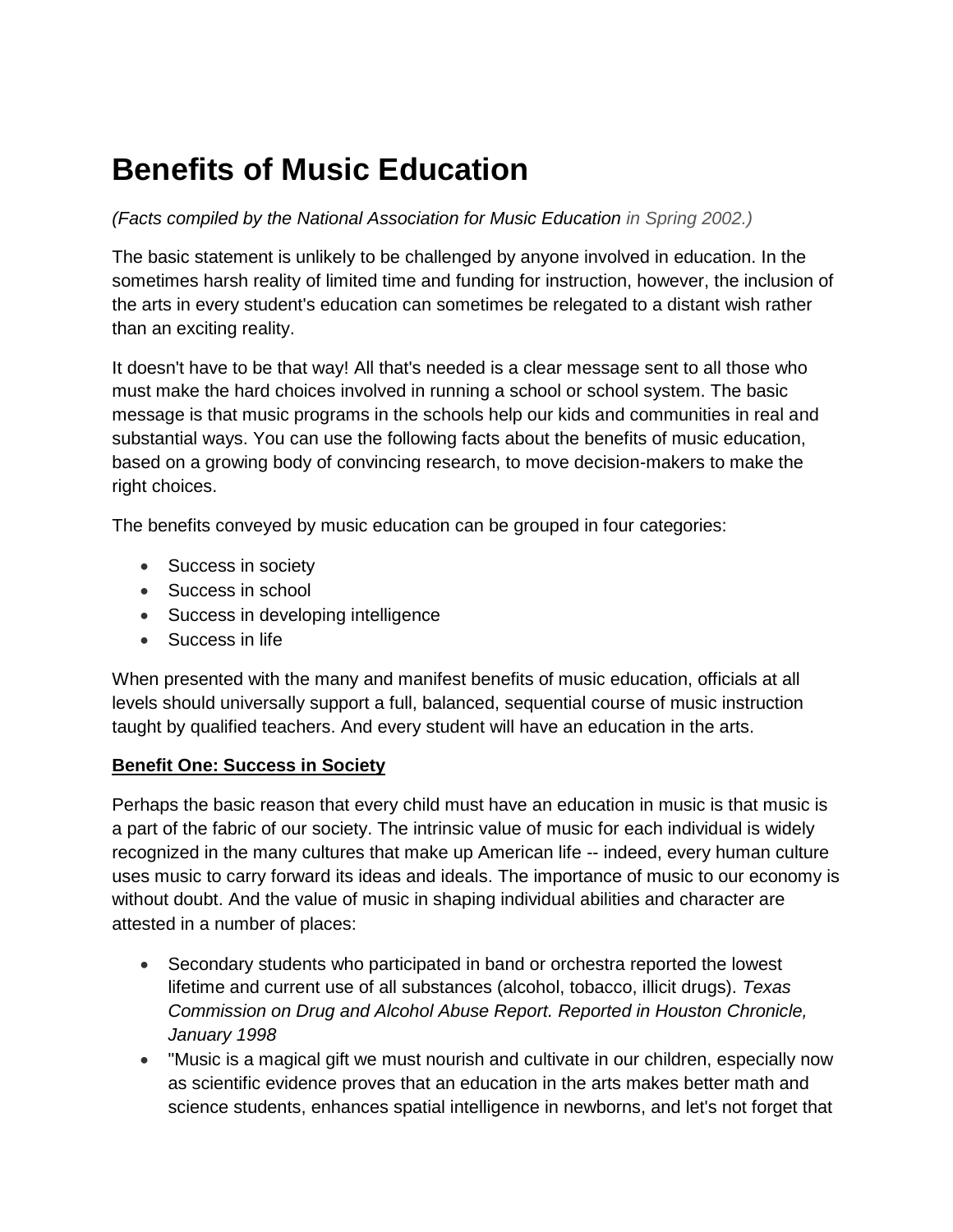the arts are a compelling solution to teen violence, certainly not the cause of it!" *Michael Greene, Recording Academy President and CEO at the 42nd Annual Grammy Awards, February 2000.*

- The U.S. Department of Education lists the arts as subjects that college-bound middle and junior high school students should take, stating "Many colleges view participation in the arts and music as a valuable experience that broadens students' understanding and appreciation of the world around them. It is also well known and widely recognized that the arts contribute significantly to children's intellectual development." In addition, one year of Visual and Performing Arts is recommended for college-bound high school students. *Getting Ready for College Early: A Handbook for Parents of Students in the Middle and Junior High School Years, U.S. Department of Education, 1997*
- The College Board identifies the arts as one of the six basic academic subject areas students should study in order to succeed in college. *Academic Preparation for College: What Students Need to Know and Be Able to Do, 1983 [still in use], The College Board, New York*
- The arts create jobs, increase the local tax base, boost tourism, spur growth in related businesses (hotels, restaurants, printing, etc.) and improve the overall quality of life for our cities and towns. On a national level, nonprofit arts institutions and organizations generate an estimated \$37 billion in economic activity and return \$3.4 billion in federal income taxes to the U.S. Treasury each year. American Arts Alliance Fact Sheet, October 1996
- The very best engineers and technical designers in the Silicon Valley industry are, nearly without exception, practicing musicians. *Grant Venerable, "The Paradox of the Silicon Savior," as reported in "The Case for Sequential Music Education in the Core Curriculum of the Public Schools," The Center for the Arts in the Basic Curriculum, New York, 1989*

#### **Benefit Two: Success in School**

Success in society, of course, is predicated on success in school. Any music teacher or parent of a music student can call to mind anecdotes about effectiveness of music study in helping children become better students. Skills learned through the discipline of music, these stories commonly point out, transfer to study skills, communication skills, and cognitive skills useful in every part of the curriculum.

Another common variety of story emphasizes the way that the discipline of music study; particularly through participation in ensemble; helps students learn to work effectively in the school environment without resorting to violent or inappropriate behavior. And there are a number of hard facts that we can report about the ways that music study is correlated with success in school: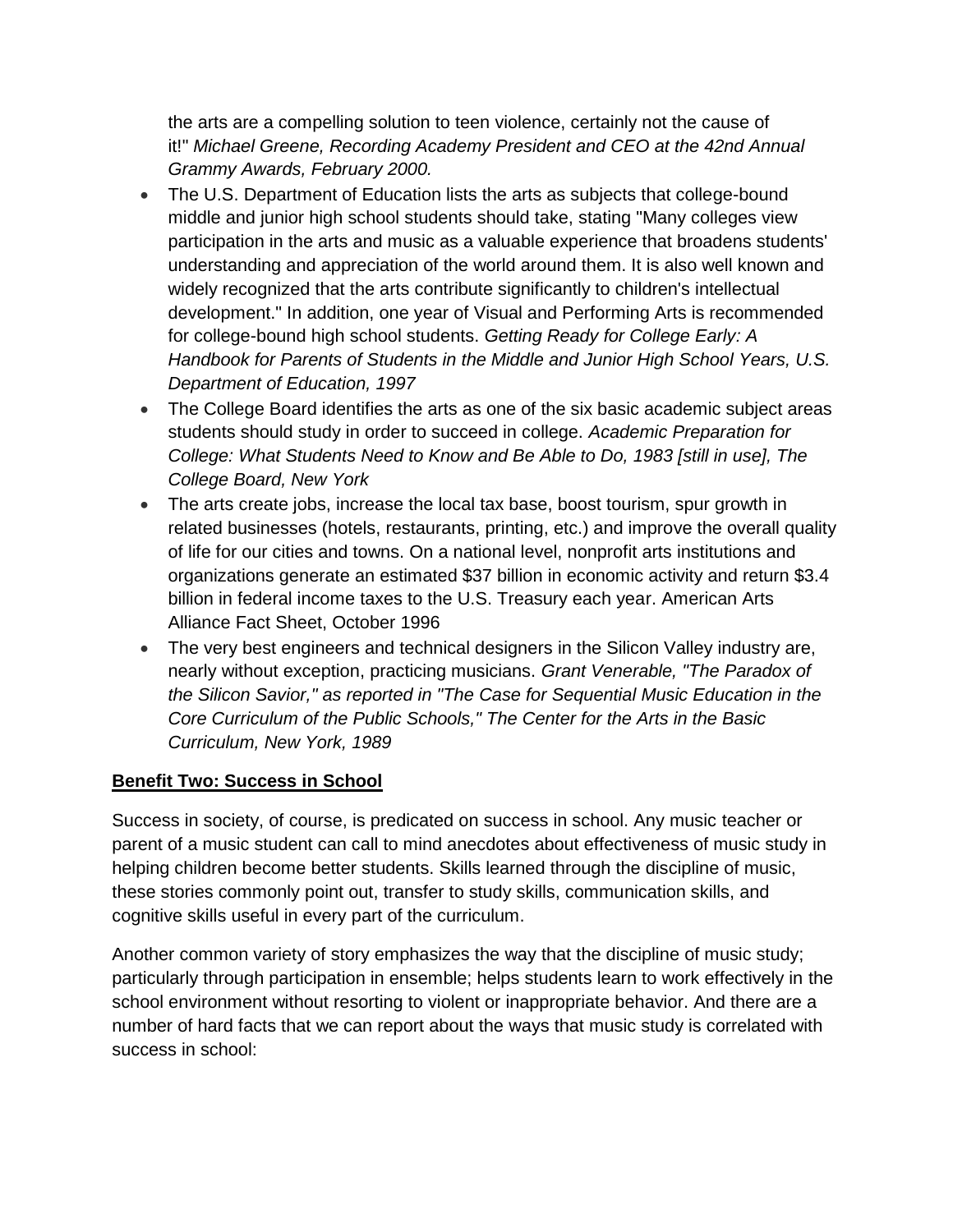- "The term 'core academic subjects' means English, reading or language arts, mathematics, science, foreign languages, civics and government, economics, arts, history, and geography." *No Child Left Behind Act of 2002, Title IX, Part A, Sec. 9101 (11)*
- **A study of 237 second grade children used piano keyboard training and newly designed math software to demonstrate improvement in math skills. The group scored 27% higher on proportional math and fractions tests than children that used only the math software.** *Graziano, Amy, Matthew Peterson, and Gordon Shaw, "Enhanced learning of proportional math through music training and spatial-temporal training." Neurological Research 21 (March 1999).*
- **In an analysis of U.S. Department of Education data on more than 25,000 secondary school students (NELS:88, National Education Longitudinal Survey), researchers found that students who report consistent high levels of involvement in instrumental music over the middle and high school years show "significantly higher levels of mathematics proficiency by grade 12." This observation holds regardless of students' socio-economic status, and differences in those who are involved with instrumental music vs. those who are not is more significant over time.** *Catterall, James S., Richard Chapleau, and John Iwanaga. "Involvement in the Arts and Human Development: General Involvement and Intensive Involvement in Music and Theater Arts." Los Angeles, CA: The Imagination Project at UCLA Graduate School of Education and Information Studies, 1999.*
- **Students with coursework/experience in music performance and music appreciation scored higher on the SAT: students in music performance scored 57 points higher on the verbal and 41 points higher on the math, and students in music appreciation scored 63 points higher on verbal and 44 points higher on the math, than did students with no arts participation.** *College-Bound Seniors National Report: Profile of SAT Program Test Takers. Princeton, NJ: The College Entrance Examination Board, 2001.*
- According to statistics compiled by the National Data Resource Center, students who can be classified as "disruptive" (based on factors such as frequent skipping of classes, times in trouble, in-school suspensions, disciplinary reasons given, arrests, and drop-outs) total 12.14 percent of the total school population. In contrast, only 8.08 percent of students involved in music classes meet the same criteria as "disruptive." *Based on data from the NELS:88 (National Education Longitudinal Study), second follow-up, 1992.*
- Data from the National Education Longitudinal Study of 1988 showed that music participants received more academic honors and awards than non-music students, and that the percentage of music participants receiving As, As/Bs, and Bs was higher than the percentage of non- participants receiving those grades. *NELS:88 First Follow-up, 1990, National Center for Education Statistics, Washington DC*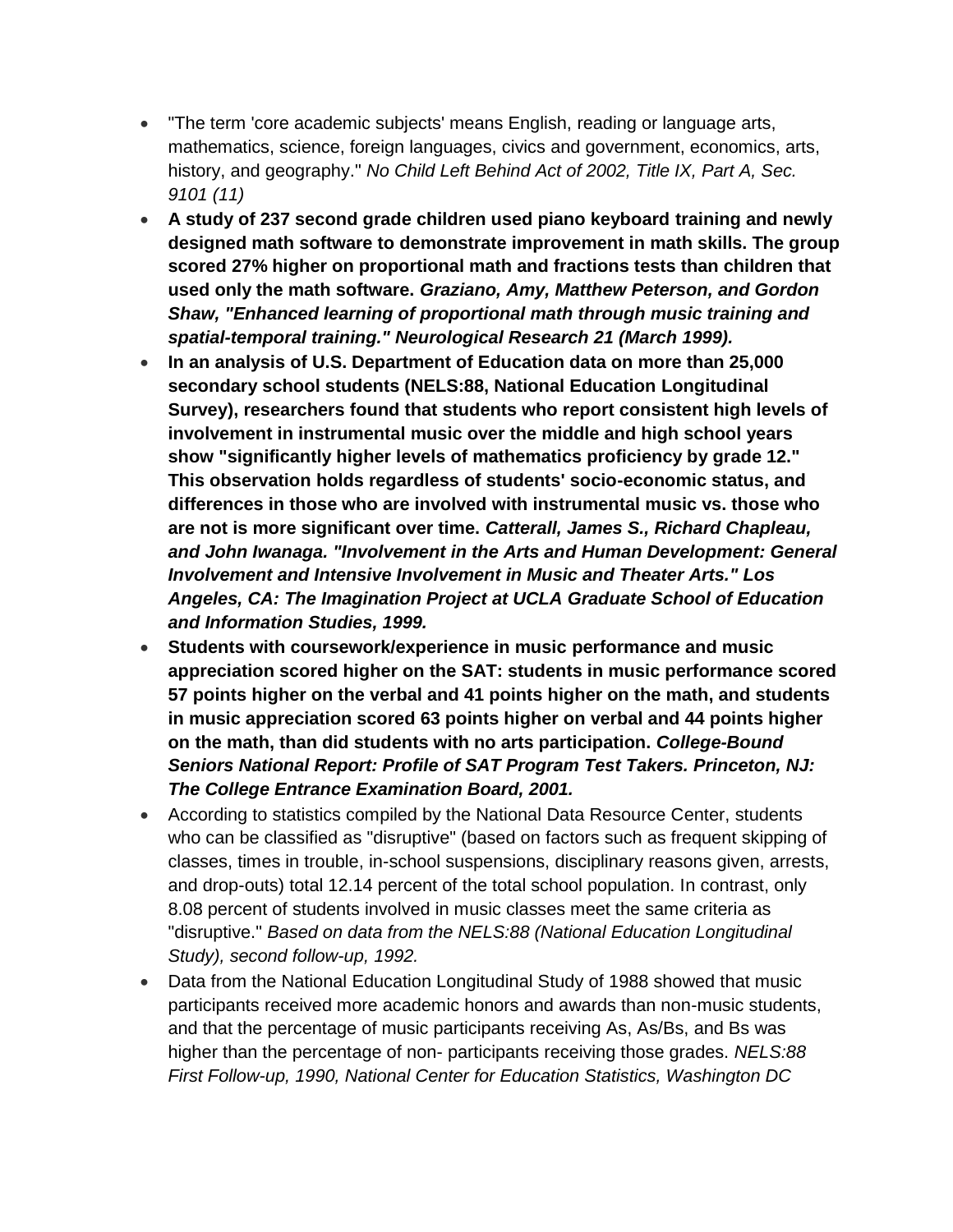- Physician and biologist Lewis Thomas studied the undergraduate majors of medical school applicants. He found that 66% of music majors who applied to medical school were admitted, the highest percentage of any group. 44% of biochemistry majors were admitted. *As reported in "The Case for Music in the Schools," Phi Delta Kappan, February 1994*
- A study of 811 high school students indicated that the proportion of minority students with a music teacher role-model was significantly larger than for any other discipline. 36% of these students identified music teachers as their role models, as opposed to 28% English teachers, 11% elementary teachers, 7% physical education/sports teachers, 1% principals. *D.L. Hamann and L.M. Walker, "Music teachers as role models for African-American students," Journal of Research in Music Education, 41, 1993*
- Students who participated in arts programs in selected elementary and middle schools in New York City showed significant increases in self-esteem and thinking skills. *National Arts Education Research Center, New York University, 1990*

#### **Benefit three: Success in Developing Intelligence**

Success in school and in society depends on an array of abilities. Without joining the intense ongoing debate about the nature of intelligence as a basic ability, we can demonstrate that some measures of a child's intelligence are indeed increased with music instruction. Once again, this burgeoning range of data supports a long-established base of anecdotal knowledge to the effect that music education makes kids smarter. What is new and especially compelling, however, is a combination of tightly-controlled behavioral studies and groundbreaking neurological research that show how music study can actively contribute to brain development:

- In a study conducted by Dr. Timo Krings, pianists and non-musicians of the same age and sex were required to perform complex sequences of finger movements. Their brains were scanned using a technique called "functional magnetic resource imaging" (fMRI) which detects the activity levels of brain cells. The non-musicians were able to make the movements as correctly as the pianists, but less activity was detected in the pianists' brains. Thus, compared to non-musicians, the brains of pianists are more efficient at making skilled movements. These findings show that musical training can enhance brain function. *Weinberger, Norm. "The Impact of Arts on Learning." MuSICa Research Notes 7, no. 2 (Spring 2000). Reporting on Krings, Timo et al. "Cortical Activation Patterns during Complex Motor Tasks in Piano Players and Control Subjects. A Functional Magnetic Resonance Imaging Study." Neuroscience Letters 278, no. 3 (2000): 189-93.*
- "The musician is constantly adjusting decisions on tempo, tone, style, rhythm, phrasing, and feeling--training the brain to become incredibly good at organizing and conducting numerous activities at once. Dedicated practice of this orchestration can have a great payoff for lifelong attentional skills, intelligence, and an ability for self-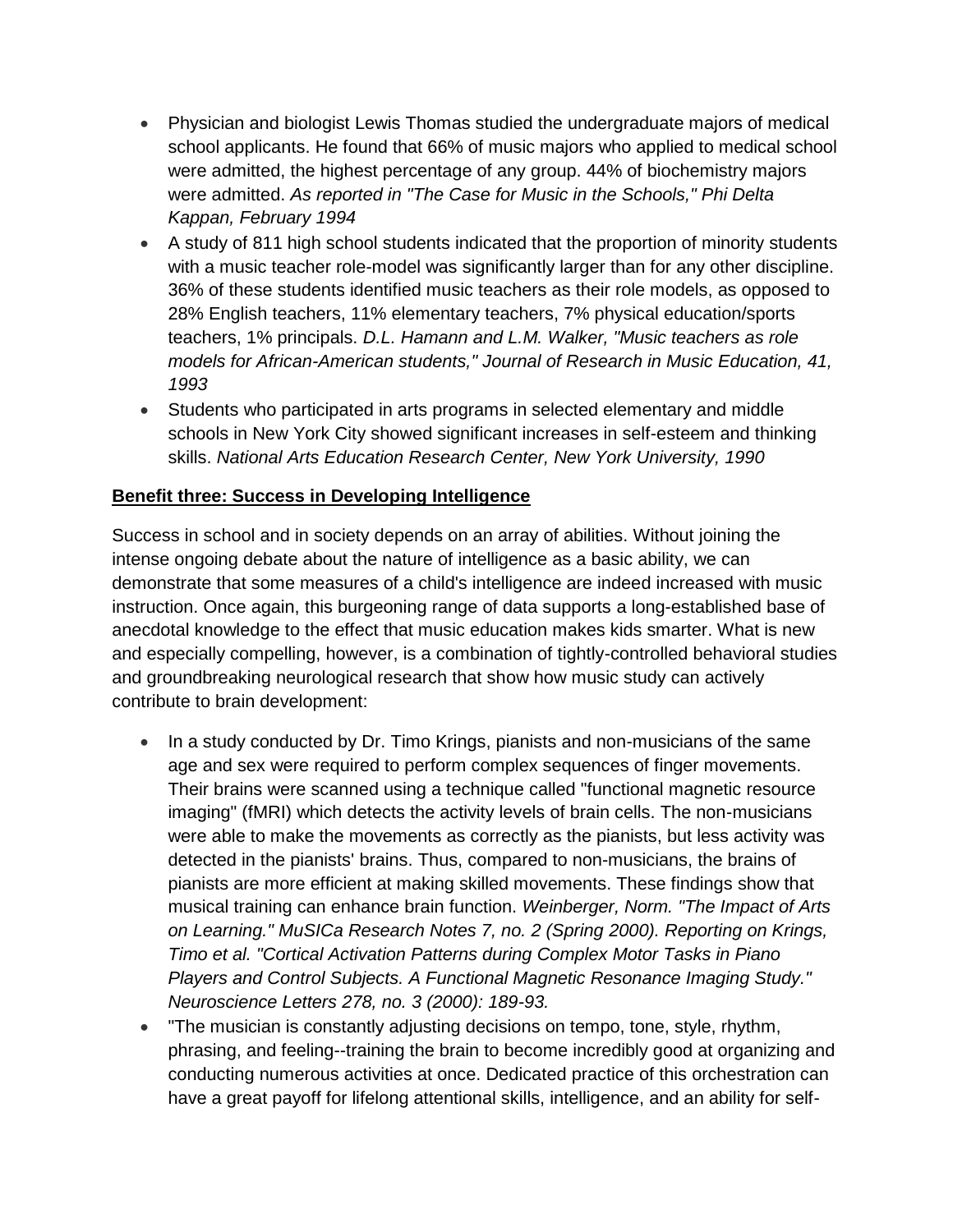knowledge and expression." *Ratey John J., MD. A User's Guide to the Brain. New York: Pantheon Books, 2001.*

- A research team exploring the link between music and intelligence reported that music training is far superior to computer instruction in dramatically enhancing children's abstract reasoning skills, the skills necessary for learning math and science. *Shaw, Rauscher, Levine, Wright, Dennis and Newcomb, "Music training causes long-term enhancement of preschool children's spatial-temporal reasoning," Neurological Research, Vol. 19, February 1997*
- Students in two Rhode Island elementary schools who were given an enriched, sequential, skill-building music program showed marked improvement in reading and math skills. Students in the enriched program who had started out behind the control group caught up to statistical equality in reading, and pulled ahead in math. *Gardiner, Fox, Jeffrey and Knowles, as reported in Nature, May 23, 1996*
- Researchers at the University of Montreal used various brain imaging techniques to investigate brain activity during musical tasks and found that sight-reading musical scores and playing music both activate regions in all four of the cortex's lobes; and that parts of the cerebellum are also activated during those tasks. *Sergent, J., Zuck, E., Tenial, S., and MacDonall, B. (1992). Distributed neural network underlying musical sight reading and keyboard performance. Science, 257, 106-109.*
- Researchers in Leipzig found that brain scans of musicians showed larger planum temporale (a brain region related to some reading skills) than those of nonmusicians. They also found that the musicians had a thicker corpus callosum (the bundle of nerve fibers that connects the two halves of the brain) than those of nonmusicians, especially for those who had begun their training before the age of seven. *Schlaug, G., Jancke, L., Huang, Y., and Steinmetz, H. (1994). In vivo morphometry of interhem ispheric assymetry and connectivity in musicians. In I. Deliege (Ed.), Proceedings of the 3d international conference for music perception and cognition (pp. 417-418). Liege, Belgium.*
- A University of California (Irvine) study showed that after eight months of keyboard lessons, preschoolers showed a 46% boost in their spatial reasoning IQ. *Rauscher, Shaw, Levine, Ky and Wright, "Music and Spatial Task Performance: A Causal Relationship," University of California, Irvine, 1994*
- Researchers found that children given piano lessons significantly improved in their spatial- temporal IQ scores (important for some types of mathematical reasoning) compared to children who received computer lessons, casual singing, or no lessons. *Rauscher, F.H., Shaw, G.L., Levine, L.J., Wright, E.L., Dennis, W.R., and Newcomb, R. (1997) Music training causes long-term enhancement of preschool children's spatial temporal reasoning. Neurological Research, 19, 1-8.*
- A McGill University study found that pattern recognition and mental representation scores improved significantly for students given piano instruction over a three-year period. They also found that self-esteem and musical skills measures improved for the students given piano instruction. *Costa-Giomi, E. (1998, April). The McGill Piano*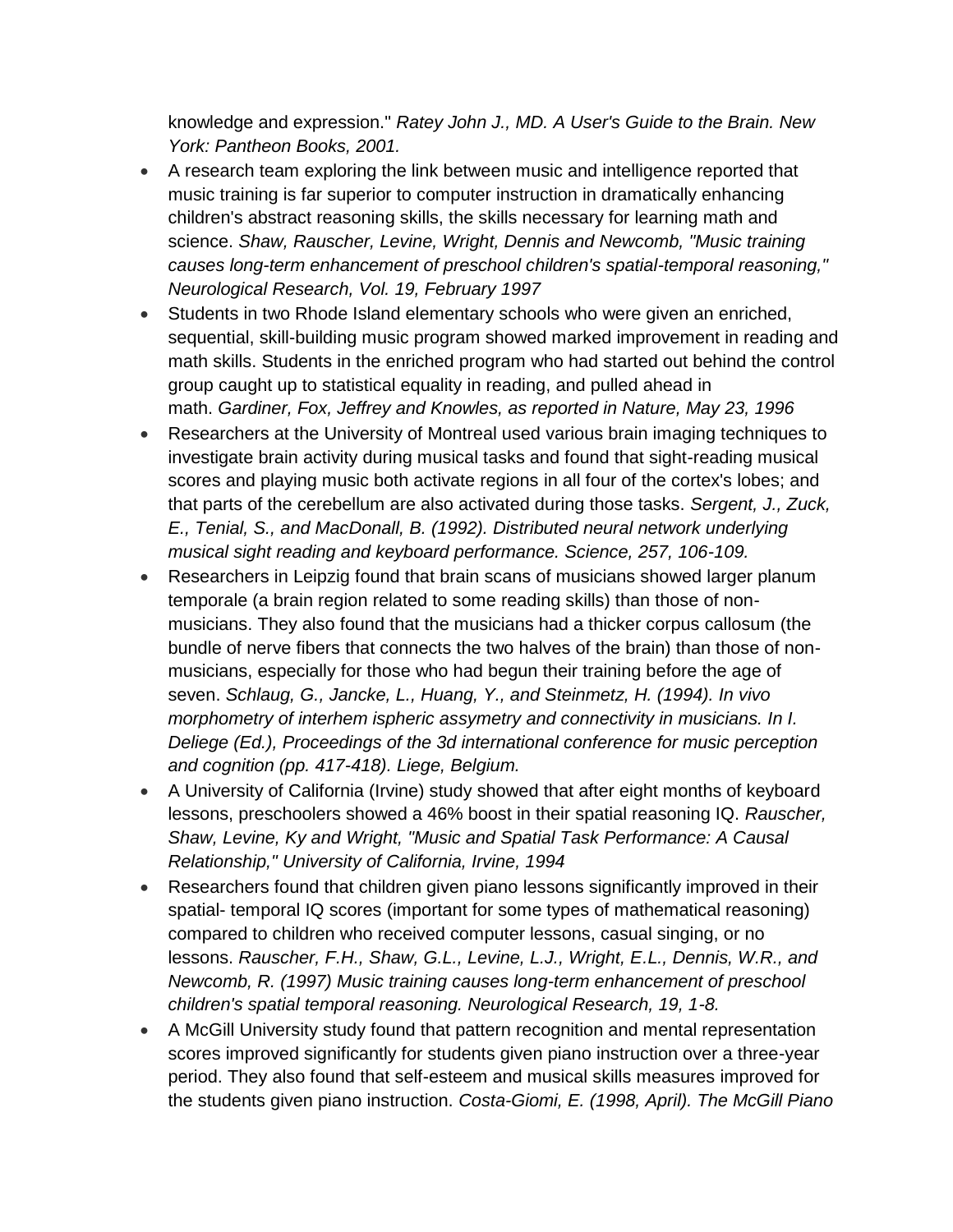*Project: Effects of three years of piano instruction on children's cognitive abilities, academic achievement, and self-esteem. Paper presented at the meeting of the Music Educators National Conference, Phoenix, AZ.*

- Researchers found that lessons on songbells (a standard classroom instrument) led to significant improvement of spatial-temporal scores for three- and four-yearolds. *Gromko, J.E., and Poorman, A.S. (1998) The effect of music training on preschooler's spatial-temporal task performance. Journal of Research in Music Education, 46, 173-181.*
- In the Kindergarten classes of the school district of Kettle Moraine, Wisconsin, children who were given music instruction scored 48 percent higher on spatialtemporal skill tests than those who did not receive music training. *Rauscher, F.H., and Zupan, M.A. (1999). Classroom keyboard instruction improves kindergarten children's spatial-temporal performance: A field study. Manuscript in press, Early Childhood Research Quarterly.*
- An Auburn University study found significant increases in overall self-concept of atrisk children participating in an arts program that included music, movement, dramatics and art, as measured by the Piers-Harris Children's Self-Concept Scale. *N.H. Barry, Project ARISE: Meeting the needs of disadvantaged students through the arts, Auburn University, 1992*

#### **Benefit four: Success in Life**

Each of us wants our children; and the children of all those around us to achieve success in school, success in employment, and success in the social structures through which we move. But we also want our children to experience "success" on a broader scale. Participation in music, often as not based on a grounding in music education during the formative school years, brings countless benefits to each individual throughout life. The benefits may be psychological or spiritual, and they may be physical as well:

- **"Studying music encourages self-discipline and diligence, traits that carry over into intellectual pursuits and that lead to effective study and work habits. An association of music and math has, in fact, long been noted.** Creating and performing music promotes self-expression and provides self-gratification while giving pleasure to others. In medicine, increasing published reports demonstrate that music has a healing effect on patients. For all these reasons, it deserves strong support in our educational system, along with the other arts, the sciences, and athletics." *Michael E. DeBakey, M.D., Leading Heart Surgeon, Baylor College of Music.*
- "Music has a great power for bringing people together. With so many forces in this world acting to drive wedges between people, it's important to preserve those things that help us experience our common humanity." *Ted Turner, Turner Broadcasting System*.